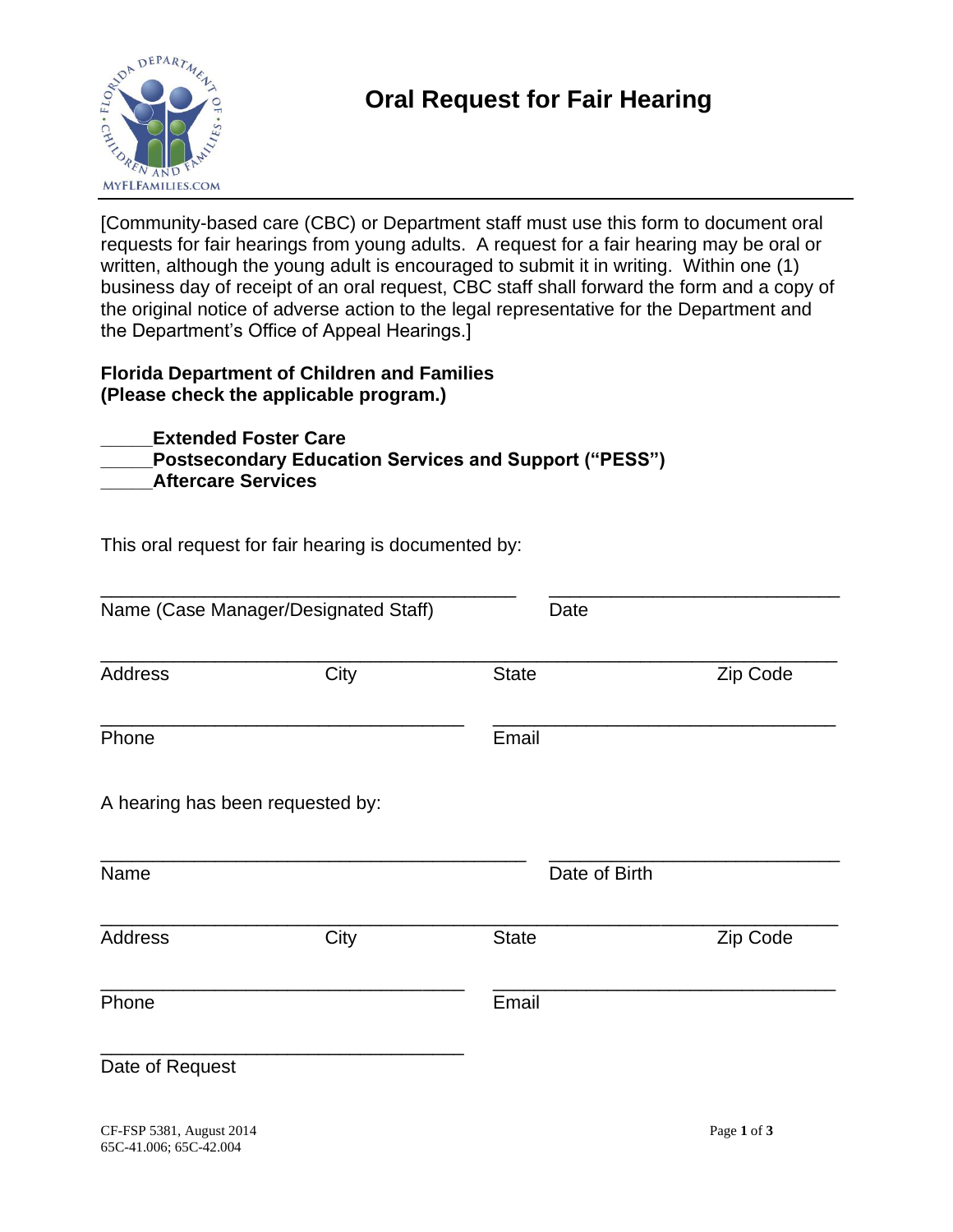## **Oral Request for Fair Hearing**

*[Insert name of community-based care agency]* 

has decided to take the following action regarding the individual's eligibility for or receipt of one of the above-listed services for young adults formerly in foster care:

\_\_\_\_\_\_\_\_\_\_\_\_\_\_\_\_\_\_\_\_\_\_\_\_\_\_\_\_\_\_\_\_\_\_\_\_\_\_\_\_\_\_\_\_\_\_\_\_\_\_\_\_\_\_\_\_\_\_\_\_\_\_\_\_\_\_\_\_\_\_\_ \_\_\_\_\_\_\_\_\_\_\_\_\_\_\_\_\_\_\_\_\_\_\_\_\_\_\_\_\_\_\_\_\_\_\_\_\_\_\_\_\_\_\_\_\_\_\_\_\_\_\_\_\_\_\_\_\_\_\_\_\_\_\_\_\_\_\_\_\_\_\_ \_\_\_\_\_\_\_\_\_\_\_\_\_\_\_\_\_\_\_\_\_\_\_\_\_\_\_\_\_\_\_\_\_\_\_\_\_\_\_\_\_\_\_\_\_\_\_\_\_\_\_\_\_\_\_\_\_\_\_\_\_\_\_\_\_\_\_\_\_\_\_ \_\_\_\_\_\_\_\_\_\_\_\_\_\_\_\_\_\_\_\_\_\_\_\_\_\_\_\_\_\_\_\_\_\_\_\_\_\_\_\_\_\_\_\_\_\_\_\_\_\_\_\_\_\_\_\_\_\_\_\_\_\_\_\_\_\_\_\_\_\_\_ \_\_\_\_\_\_\_\_\_\_\_\_\_\_\_\_\_\_\_\_\_\_\_\_\_\_\_\_\_\_\_\_\_\_\_\_\_\_\_\_\_\_\_\_\_\_\_\_\_\_\_\_\_\_\_\_\_\_\_\_\_\_\_\_\_\_\_\_\_\_\_ \_\_\_\_\_\_\_\_\_\_\_\_\_\_\_\_\_\_\_\_\_\_\_\_\_\_\_\_\_\_\_\_\_\_\_\_\_\_\_\_\_\_\_\_\_\_\_\_\_\_\_\_\_\_\_\_\_\_\_\_\_\_\_\_\_\_\_\_\_\_\_ \_\_\_\_\_\_\_\_\_\_\_\_\_\_\_\_\_\_\_\_\_\_\_\_\_\_\_\_\_\_\_\_\_\_\_\_\_\_\_\_\_\_\_\_\_\_\_\_\_\_\_\_\_\_\_\_\_\_\_\_\_\_\_\_\_\_\_\_\_\_\_

The individual has stated that he/she is not satisfied with this action and is requesting a hearing for the following reasons:

\_\_\_\_\_\_\_\_\_\_\_\_\_\_\_\_\_\_\_\_\_\_\_\_\_\_\_\_\_\_\_\_\_\_\_\_\_\_\_\_\_\_\_\_\_\_\_\_\_\_\_\_\_\_\_\_\_\_\_\_\_\_\_\_\_\_\_\_\_\_\_ \_\_\_\_\_\_\_\_\_\_\_\_\_\_\_\_\_\_\_\_\_\_\_\_\_\_\_\_\_\_\_\_\_\_\_\_\_\_\_\_\_\_\_\_\_\_\_\_\_\_\_\_\_\_\_\_\_\_\_\_\_\_\_\_\_\_\_\_\_\_\_ \_\_\_\_\_\_\_\_\_\_\_\_\_\_\_\_\_\_\_\_\_\_\_\_\_\_\_\_\_\_\_\_\_\_\_\_\_\_\_\_\_\_\_\_\_\_\_\_\_\_\_\_\_\_\_\_\_\_\_\_\_\_\_\_\_\_\_\_\_\_\_ \_\_\_\_\_\_\_\_\_\_\_\_\_\_\_\_\_\_\_\_\_\_\_\_\_\_\_\_\_\_\_\_\_\_\_\_\_\_\_\_\_\_\_\_\_\_\_\_\_\_\_\_\_\_\_\_\_\_\_\_\_\_\_\_\_\_\_\_\_\_\_ \_\_\_\_\_\_\_\_\_\_\_\_\_\_\_\_\_\_\_\_\_\_\_\_\_\_\_\_\_\_\_\_\_\_\_\_\_\_\_\_\_\_\_\_\_\_\_\_\_\_\_\_\_\_\_\_\_\_\_\_\_\_\_\_\_\_\_\_\_\_\_ \_\_\_\_\_\_\_\_\_\_\_\_\_\_\_\_\_\_\_\_\_\_\_\_\_\_\_\_\_\_\_\_\_\_\_\_\_\_\_\_\_\_\_\_\_\_\_\_\_\_\_\_\_\_\_\_\_\_\_\_\_\_\_\_\_\_\_\_\_\_\_ \_\_\_\_\_\_\_\_\_\_\_\_\_\_\_\_\_\_\_\_\_\_\_\_\_\_\_\_\_\_\_\_\_\_\_\_\_\_\_\_\_\_\_\_\_\_\_\_\_\_\_\_\_\_\_\_\_\_\_\_\_\_\_\_\_\_\_\_\_\_\_ \_\_\_\_\_\_\_\_\_\_\_\_\_\_\_\_\_\_\_\_\_\_\_\_\_\_\_\_\_\_\_\_\_\_\_\_\_\_\_\_\_\_\_\_\_\_\_\_\_\_\_\_\_\_\_\_\_\_\_\_\_\_\_\_\_\_\_\_\_\_\_

This hearing request must be faxed or e-mailed within one (1) business day to the following addresses. For individuals who do not have a fax number or e-mail address, this hearing request shall be sent by certified mail. A copy of the notice to which this request pertains should accompany this request for hearing.

1. Department of Children and Families Office of Appeal Hearings 2415 N. Monroe St., Suite I, Room 129 Tallahassee, FL 32303-4190 Fax: (850) 487-0662 E-mail Address: Appeal.Hearings@myflfamilies.com

2. Office of the Attorney General Civil Division PL-01 The Capitol Tallahassee, FL 32399-1050 Fax: (850) 488-4872 Email Address: [oag.civil.eserve@myfloridalegal.com](mailto:oag.civil.eserve@myfloridalegal.com)

CF-FSP 5381, August 2014 Page **2** of **3** 65C-41.006; 65C-42.004 3. Young Adult: Name:  $\blacksquare$ Address: City, State, Zip Code: \_\_\_\_\_\_\_\_\_\_\_\_\_\_\_\_\_\_\_\_\_\_\_\_\_\_\_\_\_\_\_\_\_\_\_\_\_\_\_\_\_\_\_\_\_\_\_\_\_\_\_ Telephone number/E-mail: **Example 10** and the contract of the contract of the contract of the contract of the contract of the contract of the contract of the contract of the contract of the contract of the contract of the